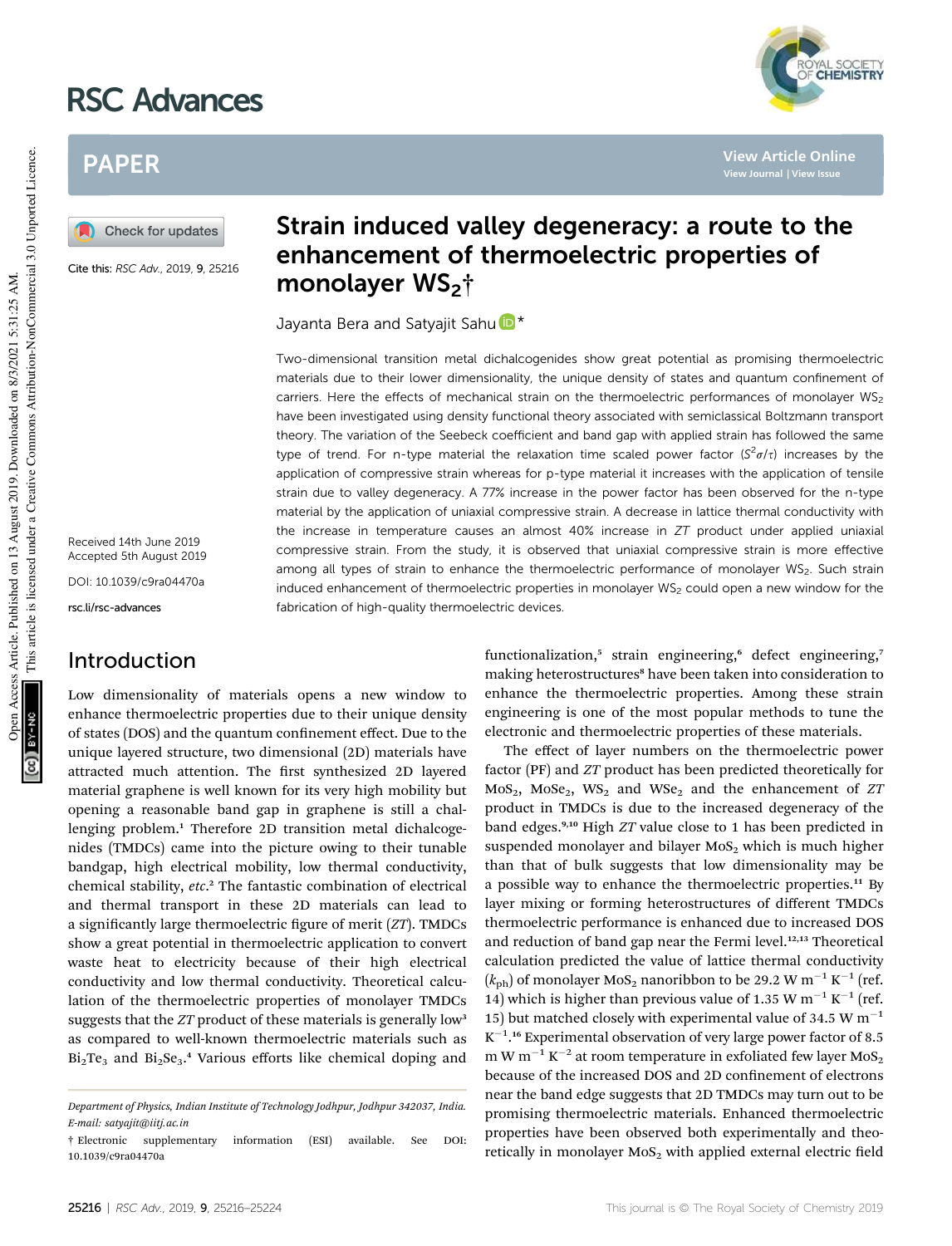due to the change in valley degeneracy.<sup>17,18</sup> The effect of mechanical strain on the electronic and vibrational properties in different TMDCs has been investigated theoretically and suggests that TMDCs are very sensitive to mechanical strain<sup>19-23</sup> and monolayer  $MoS<sub>2</sub>$  is dynamically stable up to 15% biaxial tensile strain.<sup>24</sup> Enhancement of thermoelectric power factor by the application of compressive strain on monolayer  $MoS<sub>2</sub>$  has been predicted theoretically and maximum PF has been found for n-type doping with applied 3% uniaxial zigzag compressive strain.<sup>25</sup> A 2–4% biaxial tensile strain results a reduction in  $k_{\text{ph}}$ of monolayer suggests that strain engineering could be an effective way to increase *ZT* product.<sup>26</sup> Uniaxial compressive strain induced enhancement of layered oxychalcogenides BiCuOCh (Ch  $=$  S, Se and Te) has been predicted and an increment of the power factor by 11.4% by applying  $-6\%$ compressive strain is also observed.<sup>27,28</sup>

Though in TMDCs,  $MoS<sub>2</sub>$  is the most widely studied material a thorough investigation of the role of strain on  $WS_2$  is highly warranted. In this work to the best of our knowledge for the first time we have performed a systematic investigation of electronic, vibrational and thermoelectric properties of monolayer  $WS_2$ and the effect of different types of strain on electronic and thermoelectric properties of monolayer  $WS_2$ . We have shown the variation of thermoelectric properties with chemical potential as well as carrier concentration and our study show that both the approaches lead to same results. The first principle calculation shows that the *ZT* product can be enhanced by 38.5% with applied uniaxial compressive strain and we have found the highest *ZT* product of 0.72 in monolayer WS<sub>2</sub>. Such compressive strain induced enhancement of thermoelectric properties in monolayer  $WS_2$  can have potential application in thermoelectric devices for the efficient conversion of wastage heat to electricity.

#### Computational details

First principles calculation has been performed using density functional theory (DFT) with projector augmented wave (PAW)<sup>29</sup> potentials and the Perdew-Burke-Ernzerhof (PBE)<sup>30</sup> generalized gradient approximation  $(GGA)^{31}$  as exchange correlation functional in Quantum Espresso (QE) package.<sup>32</sup> A sufficient vacuum of 17 Å along *C* axis was created to avoid the interaction between layers in periodic boundary condition for monolayer of  $WS_2$ . A  $12 \times 12 \times 1$  dense mesh grid was used to optimize the geometry and energy cutoff for the electronic wavefunctions was set to 50 Ry throughout all the calculations. For the density of state (DOS) and thermoelectric parameter calculations a high dense mesh of *K* points  $48 \times 48 \times 1$  was used. The strain is calculated as  $\varepsilon = \frac{|a - a_0|}{\varepsilon}$  $\frac{a_{01}}{a_0}$  × 100% where  $a_0$  and *a* are the lattice constant of relaxed and strained structures respectively. For the thermoelectric and transport properties, a semi classical Boltzmann transport theory was used with constant scattering time approximation (CSTA) as implemented in BoltzTrap<sup>33</sup> code. In CSTA we assume that scattering time has very less dependency on energy and both the group velocity of carriers and DOS

contribute to the transport function. The group velocity  $(v_g)$  of carriers in a specific band can be described as

$$
v_{\alpha}(i,k) = \frac{1}{\hbar} \frac{\partial \varepsilon(i,k)}{\partial k_{\alpha}}, \qquad (1)
$$

where  $\bm{k}_{\alpha}$  is the  $\alpha^{\text{th}}$  component of wavevector  $\bm{k}$  and  $\varepsilon(i,\bm{k})$  is the *i*<sup>th</sup> energy band and the conductivity tensor can be obtained in terms of group velocity as

$$
\sigma_{\alpha\beta}(i,k) = e^2 \tau(i,k) v_{\alpha}(i,k) v_{\beta}(i,k), \qquad (2)
$$

The Seebeck coefficient, electrical conductivity and thermal conductivity due to electron can be calculated by using the values of group velocity  $v_{\alpha}(i, k)$  as implemented in BoltzTrap<sup>33</sup> code by following equations

$$
S_{\alpha\beta}(T,\mu) = \frac{1}{eT} \frac{\int v_{\alpha}(i,\boldsymbol{k})v_{\beta}(i,\boldsymbol{k})(\varepsilon-\mu) \left[ -\frac{\partial f_{\mu}(T,\varepsilon)}{\partial \varepsilon} \right] d\varepsilon}{\int v_{\alpha}(i,\boldsymbol{k})v_{\beta}(i,\boldsymbol{k}) \left[ -\frac{\partial f_{\mu}(T,\varepsilon)}{\partial \varepsilon} \right] d\varepsilon}, \quad (3)
$$

$$
\frac{k_{\alpha\beta}^{\text{el}}(T,\mu)}{\tau(i,\mathbf{k})} = \frac{1}{TV} \int v_{\alpha}(i,\mathbf{k}) v_{\beta}(i,\mathbf{k}) (\varepsilon - \mu)^2 \bigg[ -\frac{\partial f_{\mu}(T,\varepsilon)}{\partial \varepsilon} \bigg] d\varepsilon, \quad (4)
$$

$$
\frac{k_{\alpha\beta}^{\text{el}}(T,\mu)}{\tau(i,k)} = \frac{1}{TV} \int v_{\alpha}(i,k) v_{\beta}(i,k) (\varepsilon - \mu)^2 \bigg[ -\frac{\partial f_{\mu}(T,\varepsilon)}{\partial \varepsilon} \bigg] d\varepsilon, \quad (5)
$$

where  $e$ ,  $T$ ,  $\tau$ ,  $\mu$ ,  $V$  are electronic charge, temperature, relaxation time, chemical potential, volume of a unit cell respectively and  $f_{\mu}(T,\varepsilon) = \frac{1}{e^{(\varepsilon-\mu)/K_B T} + 1}$  is the Fermi–Dirac distribution function.

The lattice thermal conductivity  $(k_{ph})$  has been calculated with the linearized phonon Boltzmann equation as implemented in Phono3py<sup>34</sup> code interfaced with Quantum Espresso (QE) package.<sup>32</sup>  $k_{ph}$  can be expressed as

$$
k_{\rm ph} = \frac{1}{NV_0} \sum_{\lambda} C_{\lambda} v_{\lambda} \otimes v_{\lambda} \tau_{\lambda}
$$
 (6)

where *N*,  $V_0$  and  $\lambda$  are the total number of q points for sampling Brillouin Zone, volume of a unit cell and phonon mode respectively and  $C_{\lambda}$ ,  $v_{\lambda}$  and  $\tau_{\lambda}$  are specific heat, phonon group velocity and phonon lifetime respectively. The phonon lifetime  $(\tau_{\lambda})$  can be expressed as

$$
\tau_{\lambda} = \frac{1}{2\Gamma_{\lambda}(\omega_{\lambda})} \tag{7}
$$

where  $\varGamma_\lambda(\omega)$  is known as phonon linewidth and has following form:

$$
\Gamma_{\lambda}(\omega) = \frac{18\pi}{\hbar^2} \sum_{\substack{\chi \chi''}} |\phi_{-\lambda \chi' \chi''}|^2 \left[ (n_{\chi'} + n_{\chi''} + 1) \delta(\omega - \omega_{\chi'} - \omega_{\chi''}) + (n_{\chi'} - n_{\chi''}) \{ \delta(\omega + \omega_{\chi'} - \omega_{\chi''}) - \delta(\omega - \omega_{\chi} + \omega_{\chi''}) \} \right]
$$
\n(8)

where  $\phi_{-\lambda\lambda'\lambda''}$  and  $n_\lambda$  are the strength of interaction between three phonons  $\lambda$ ,  $\lambda'$  and  $\lambda''$  and phonon occupation number respectively. The detailed calculation can be found elsewhere.<sup>34</sup> For the  $2<sup>nd</sup>$  and  $3<sup>rd</sup>$  order of interatomic force constant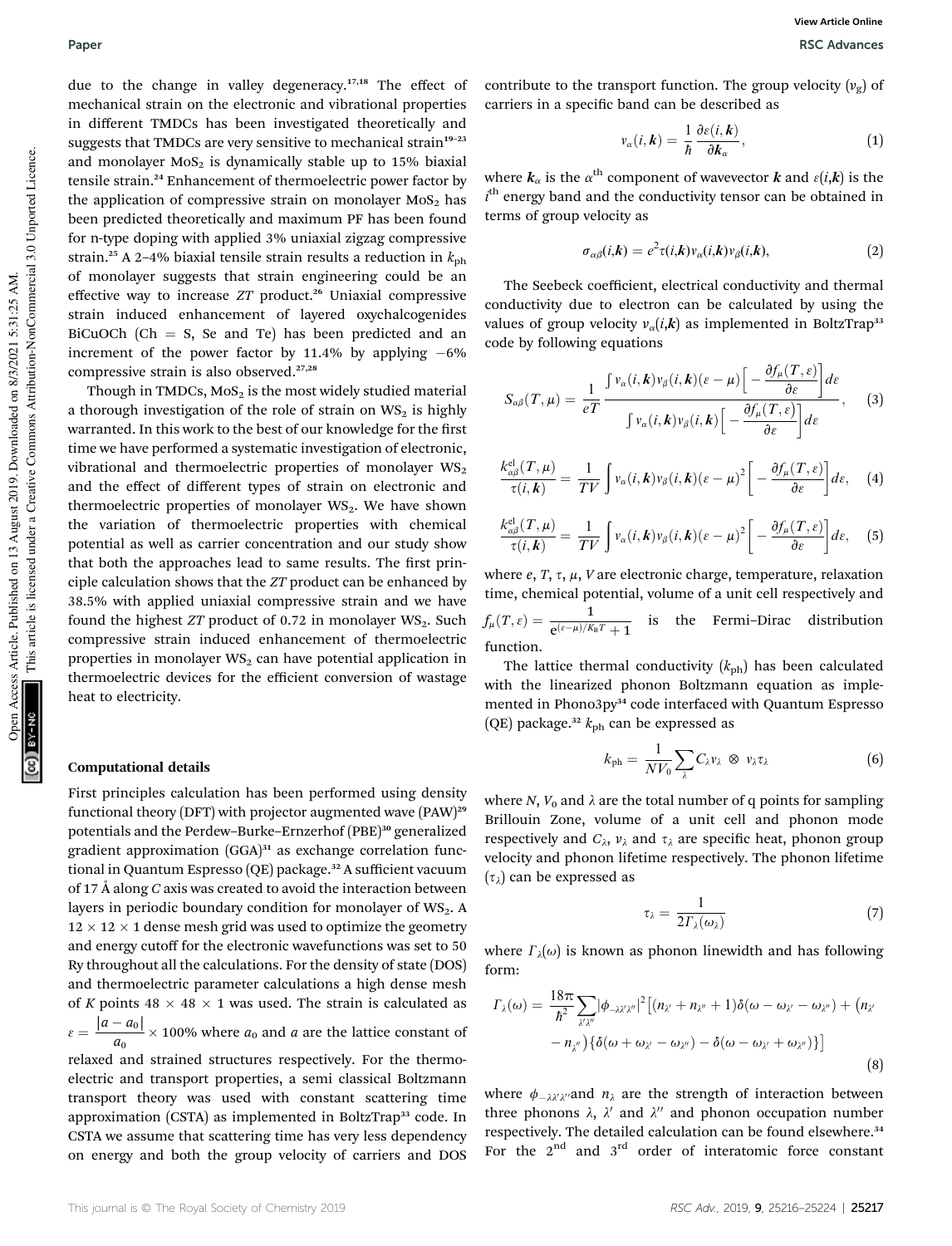calculation we construct a 2  $\times$  2  $\times$  1 supercell sampled with 6  $\times$  $6 \times 1$  densed *k*-point meshes and for the computation of lattice thermal conductivity the reciprocal space of primitive cell was sampled by  $20 \times 20 \times 1$  *k*-point meshes.

The thermoelectric figure of merit (*ZT*) has been calculated using the formula

$$
ZT = \frac{S^2 \sigma T}{k_{\rm el} + k_{\rm ph}},\tag{9}
$$

Where  $S$ ,  $\sigma$ ,  $T$  are Seebeck coefficient, electrical conductivity and temperature respectively and  $k_{el}$  and  $k_{ph}$  are thermal conductivity due to electron, and lattice thermal conductivity due to phonon respectively.

## Results and discussions

#### Structural parameters

Monolayer  $WS_2$  has a hexagonal honeycomb structure belonging to *P*63/*mmc* space group with S–W–S layer where W atoms are sandwiched between two layers of S atoms connected with covalent bonds known as 1H phase as shown in Fig. 1a. Bilayer  $WS_2$  (2H) consists of two such S–W–S monolayers which are separated by Vander Waals interaction. The optimized lattice constant of  $a = b =$ 3.19 Å for a unit cell of monolayer agrees with previous calculations<sup>35</sup> and experimental value.<sup>36</sup> To apply biaxial strain lattice parameters  $(a = b = 3.19 \text{ Å})$  are varied up to  $\pm 6\%$  in the steps of 1% where  $+$  and  $-$  signs represent tensile and compressive strain respectively as shown in Fig. 1c. But in case of uniaxial strain we only vary lattice constant "*a*" up to  $\pm 6\%$  while keeping *b* = 3.19 Å fixed as shown in Fig. 1d.

#### Thermoelectric properties

Fig. 2a shows the variation of carrier concentration of the  $WS_2$ monolayer with chemical potential at three different temperatures namely 300 K, 600 K and 900 K. Carrier concentration is zero in the band gap region and increases as we go to the band edge. The variation of Seebeck coefficient (*S*) with chemical potential  $(\mu)$  shows that very high *S* value has been observed near the bandgap region as shown on Fig. 2b. *S* decreases as we go away from band gap region to the valence band and conduction band. This is because as we go away from bandgap region carrier concentration increases as shown in Fig. 2a. And *S* is inversely proportional to carrier concentration. At 300 K the value of *S* is 2821  $\mu$ V K $^{-1}$  for p-type carriers and 2728  $\mu$ V K $^{-1}$  for n-type carriers respectively in monolayer WS<sub>2</sub>. The *S* values decreased to 1429  $\upmu\mathrm{V}~\mathrm{K}^{-1}$  and 1446  $\upmu\mathrm{V}~\mathrm{K}^{-1}$  at 600 K and 926  $\upmu\mathrm{V}$  $K^{-1}$  and 967  $\mu$ V  $K^{-1}$  at 900 K for p-type and n-type carriers respectively. At 300 K electrical conductivity is almost zero in the region between the VBM and CBM but it increases at 600 K and 900 K as shown in Fig. 2c. This is due to the increase in the number of carriers at elevated temperatures. Because of high electrical conductivity the thermoelectric power factor  $(S^2 \sigma/\tau)$ has also increased. Fig. 2d shows how thermoelectric power factor  $S^2 \sigma/\tau$  (relaxation time scaled) varies with chemical potential  $\mu$ (Ry). At 300 K the  $S^2\sigma/\tau$  is observed to be 5.22  $\times$  $10^{10}$  W m<sup>-1</sup> K<sup>-2</sup> s<sup>-1</sup> for n-type carriers ( $\mu > E_f$ ) which increases with temperature and becomes 23.88  $\times$  10 $^{10}$  W m K $^{-2}$  s $^{-1}$  at 900 K. The highest  $S^2 \sigma / \tau$  at 300 K, 600 K, and 900 K are observed to be 8.57  $\times$  10 $^{10}$  W m $^{-1}$  K $^{-2}$  s $^{-1}$ , 19.49  $\times$  10 $^{10}$  W m $^{-1}$  K $^{-2}$  s $^{-1}$ , and 33.35  $\times$  10<sup>10</sup> W m<sup>-1</sup> K<sup>-2</sup> s<sup>-1</sup> for n-type region respectively. The corresponding  $S^2 \sigma/\tau$  at 300 K, 600 K, and 900 K for p-type

b) a) Side view Top view **Hot** 1H Cold ΔV. Thermopower  $\mathsf{C}$ d) Uniaxial strain **Biaxial strain** 

Fig. 1 Crystal structure of monolayer WS<sub>2</sub> (a) side view (b) top view and thermoelectric effect (c) application of biaxial strain (d) application of uniaxial strain.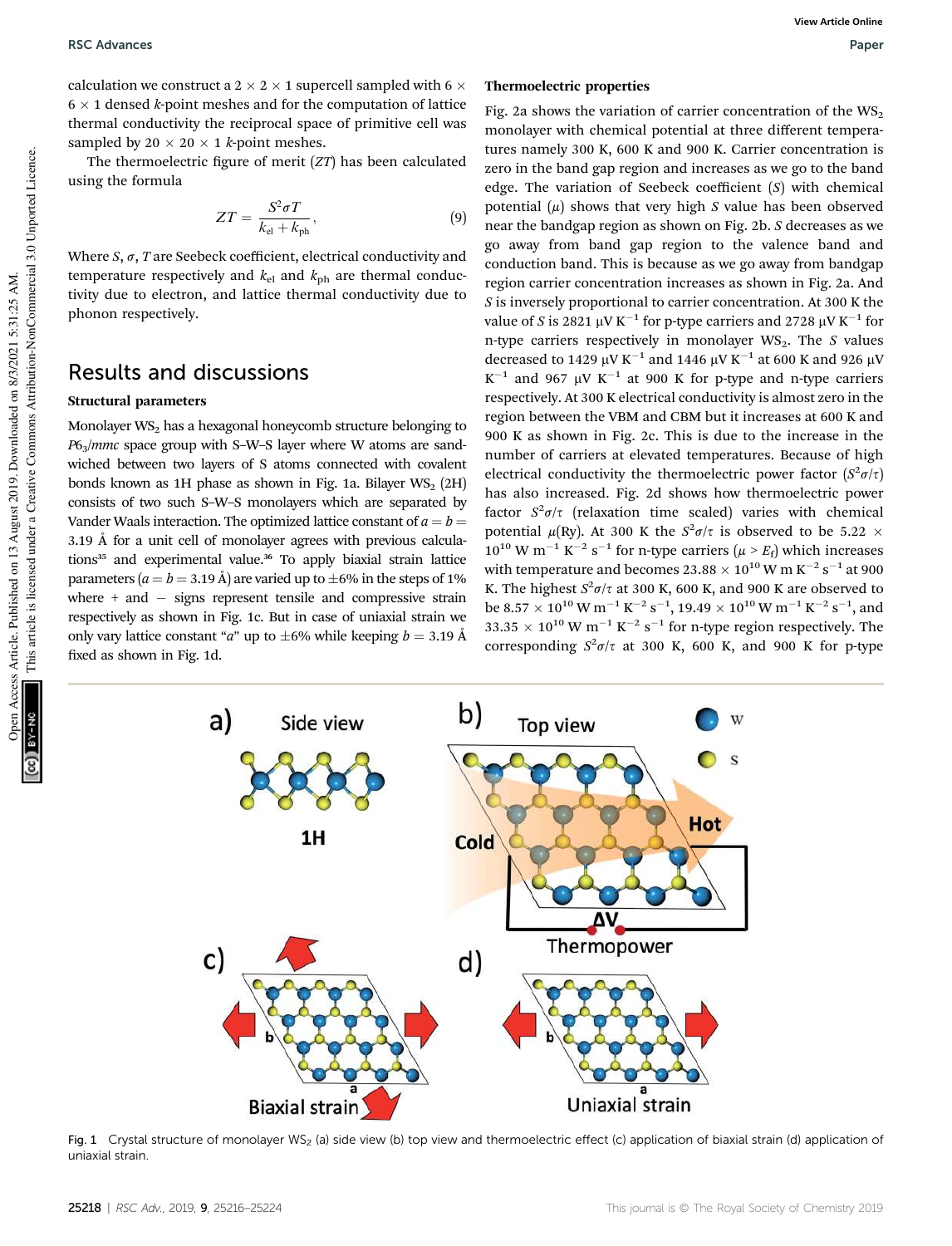

Fig. 2 Variation of (a) carrier concentration (b) Seebeck coefficient (S) (c) electrical conductivity ( $\sigma/\tau$ ) (d) relaxation time scaled thermoelectric power factor (S<sup>2</sup>a/t) as a function of chemical potential  $\mu$  (Rydberg unit). The dotted lines represent the valence band maximum (VBM), Fermi energy (E<sub>f</sub>) and conduction band minimum (CBM) respectively (e) the density of states (DOS) as a function of chemical potential (f) variation of electrical conductivity with temperature in monolayer WS2.

carriers are 6.77  $\times$   $10^{10}$  W m $^{-1}$  K $^{-2}$  s $^{-1}$ , 12.90  $\times$   $10^{10}$  W m $^{-1}$  K $^{-2}$  $\rm s^{-1}$ , and 18.4  $\times$  10 $^{10}$  W m $^{-1}$  K $^{-2}$   $\rm s^{-1}$  at VBM respectively which are lower than the values obtained for n-type carriers at CBM which indicates that n-type doping is more effective than p-type doping in semiconducting  $WS_2$ . At 300 K in n-type region there are clearly three peaks in which first peak corresponds to the CBM. As temperature increases the two side peaks convert into two little hump and at 900 K there is one peak corresponding to highest power factor. But no such thing is observed in p-type region. This type of behavior can be explained from DOS near the band edge which is shown in Fig. 2e. Near the valence band edge there is only one peak which corresponds to the energy state at VBM but in conduction band edge there are three humps near the conduction band edge and among them  $1<sup>st</sup>$ hump corresponds to the CBM at 0.211 Ry and the second hump at 0.228 Ry corresponds to the highest  $S^2 \sigma / \tau$  value near

the conduction band edge. As transport takes place near the band edge, we only check the peaks near the valence and conduction band edges. The variation of relaxation time scaled electrical conductivity *i.e.*  $\sigma/\tau$  with temperature shows the semiconducting behavior of  $WS_2$  and can be seen in Fig. 2f.

We have also shown the variation of Seebeck coefficient,  $S^2 \sigma /$  $\tau$ ,  $\sigma/\tau$  and  $K_{\rm el}$  as a function of carrier concentration (*N*) (ESI Fig. S1†) and our results suggest that these values are similar to that calculated from chemical potential approach.

#### Effect of Bi-axial strain

Before studying the role of strain on various thermoelectric properties of  $WS_2$  the stability of the structure was validated from the cohesive energy calculations<sup>37</sup> by varying the strain on the material. The detail of which is given in Fig. S7 of the ESI.†



Fig. 3 Variation in (a) Seebeck coefficient and (b)  $S^2\sigma/\tau$  with applied both biaxial compressive and tensile strain for n-type and p-type doping at 300 K, 600 K and 900 K. (c) Variation in Seebeck coefficient and band gap with the application of biaxial strain and these show similar type of trend.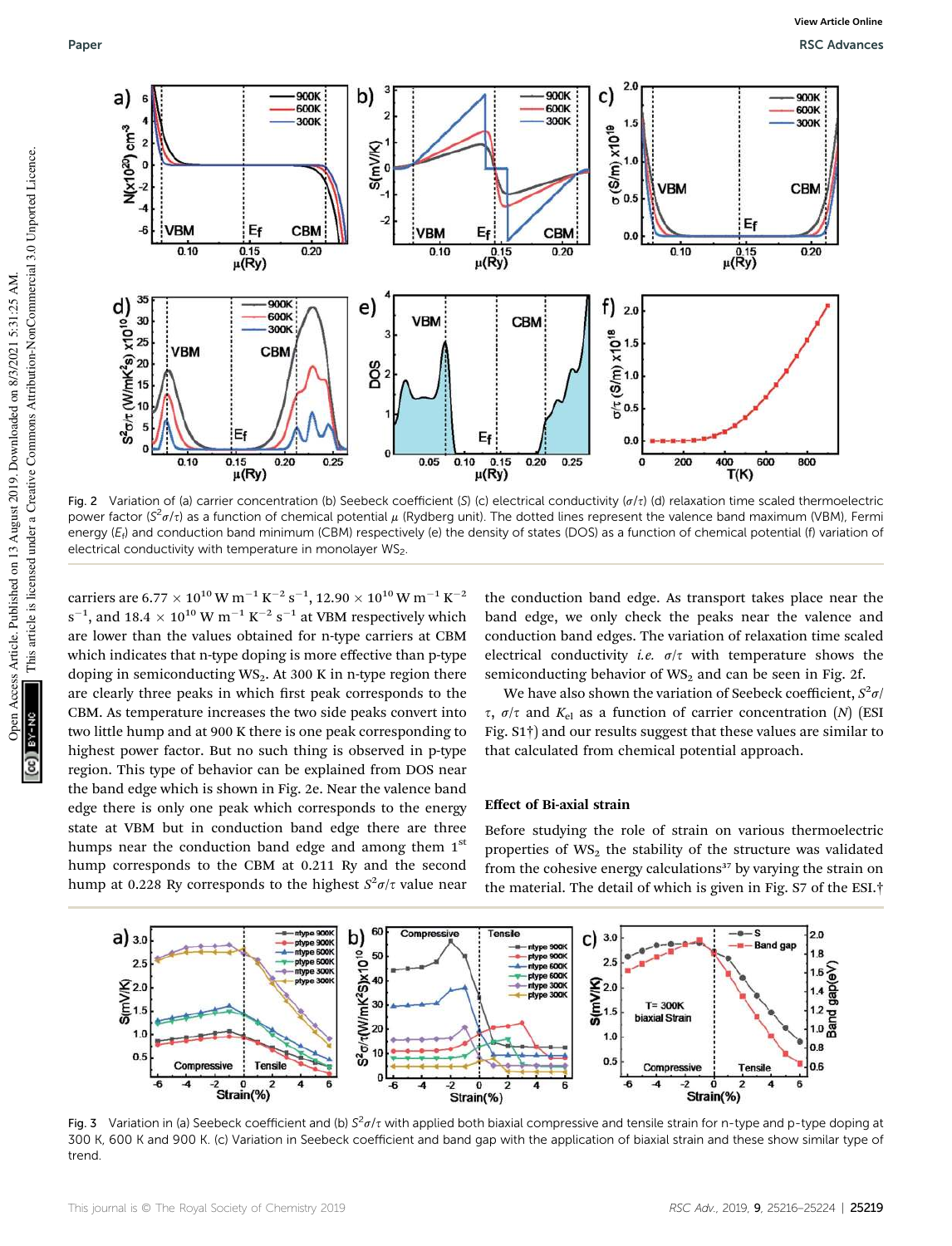|  |  |  |  |  | Table 1 Variation of S, $S^2\sigma/\tau$ and ZT product with different types of strain at 300 K, 600 K and 900 K for n-type and p-type carriers |
|--|--|--|--|--|-------------------------------------------------------------------------------------------------------------------------------------------------|
|--|--|--|--|--|-------------------------------------------------------------------------------------------------------------------------------------------------|

|                 |             | $S(μV K-1)$ |       |       | $S^2 \sigma / \tau$ (W m <sup>-1</sup> K <sup>-2</sup> s <sup>-1</sup> ) |       |       | ${\cal ZT}$ |       |       |
|-----------------|-------------|-------------|-------|-------|--------------------------------------------------------------------------|-------|-------|-------------|-------|-------|
| Strain $(\% )$  |             | 300 K       | 600 K | 900 K | 300 K                                                                    | 600 K | 900 K | 300 K       | 600 K | 900 K |
| 0%              | n           | 2728        | 1446  | 968   | 8.50                                                                     | 19.50 | 33.15 | 0.067       | 0.308 | 0.516 |
|                 | p           | 2821        | 1419  | 926   | 6.70                                                                     | 12.90 | 18.40 | 0.082       | 0.322 | 0.494 |
| $-1\%$ Bi axial | $\mathbf n$ | 2914        | 1603  | 1067  | 20.82                                                                    | 37.15 | 50.10 | 0.195       | 0.500 | 0.655 |
|                 | p           | 2751        | 1496  | 956   | 4.80                                                                     | 9.170 | 14.24 | 0.060       | 0.268 | 0.440 |
| $-2\%$ Bi axial | n           | 2887        | 1533  | 1032  | 16.35                                                                    | 36.10 | 56.35 | 0.165       | 0.504 | 0.700 |
|                 | p           | 2760        | 1451  | 933   | 4.77                                                                     | 8.26  | 11.89 | 0.06        | 0.258 | 0.430 |
| $+2\%$ Bi axial | n           | 2204        | 1090  | 718   | 5.18                                                                     | 9.38  | 13.14 | 0.074       | 0.304 | 0.478 |
|                 | p           | 2088        | 996   | 665   | 2.70                                                                     | 16.00 | 21.30 | 0.168       | 0.363 | 0.550 |
| $-2\%$ uniaxial | n           | 2890        | 1597  | 1066  | 20.17                                                                    | 37.19 | 50.63 | 0.192       | 0.506 | 0.660 |
|                 | p           | 2757        | 1483  | 954   | 4.86                                                                     | 9.28  | 14.42 | 0.0624      | 0.274 | 0.453 |
| $-4\%$ uniaxial | n           | 2861        | 1519  | 1029  | 15.65                                                                    | 39.16 | 59.00 | 0.153       | 0.520 | 0.720 |
|                 | p           | 2753        | 1436  | 922   | 4.86                                                                     | 8.41  | 12.00 | 0.062       | 0.262 | 0.433 |
| $+4\%$ uniaxial | n           | 2195        | 1084  | 714   | 5.262                                                                    | 9.43  | 13.13 | 0.069       | 0.296 | 0.478 |
|                 | p           | 2081        | 997   | 668   | 13.83                                                                    | 16.56 | 22.60 | 0.152       | 0.370 | 0.568 |

The variation in Seebeck coefficient with applied biaxial strain (tensile and compressive) for n-type and p-type doping at 300 K, 600 K and 900 K is shown in Fig. 3a. In case of biaxial compressive strain (BCS) the value of *S* increases as we apply higher strain up to a point and after that point *S* starts decreasing. This behavior is observed for both p-type and n-type carriers, but *S* has higher value for n-type carriers than p-type carriers. The highest value obtained at 1% of BCS is 1067  $\mu$ V  $K^{-1}$  for n type and 955  $\mu$ V  $K^{-1}$  for p-type at 900 K. But *S* decreases with application of biaxial tensile strain (BTS) for both types of carrier. The variation of band gap with applied strain follows the same trend as that of the Seebeck coefficient and is shown in Fig. 3c as described by Goldsmid–Sharp

relation<sup>38</sup> given by the formula,  $E_{\rm g} = 2e|S_{\rm m}|T_{\rm m}$  where  $S_{\rm m}$  is the highest Seebeck coefficient,  $T<sub>m</sub>$  is the corresponding temperature and  $E_g$  is the band gap. If we look at the electronic band structure of single layer  $WS_2$  (ESI Fig. S2b†) it is clearly seen that at 1% BCS band gap is highest and remains direct and after 2% BCS it starts to decrease and becomes indirect. This is the reason for higher values of Seebeck coefficient at 2% BCS. But for BTS band gap decreases and becomes indirect at 1% BTS and as BTS increases band gap decreases rapidly by going to the point of semiconducting to metal transition at 10% of BTS (ESI Fig. S2g†). That is why Seebeck coefficient decreases by the application of BTS.



Fig. 4 Band structure and valleys of monolayer WS<sub>2</sub> under the application of (a) 0% strain (b)  $-1$ % biaxial strain (c)  $-2$ % uniaxial strain (d) +1% biaxial strain (e) +1% uniaxial strain. Here only the highest valence band and lowest conduction band is shown. The red dotted lines and black dotted lines represent energy levels of electron valleys in conduction band and hole valleys in valence band respectively. The green arrow represents direct/indirect band gap transition between hole and electron valleys.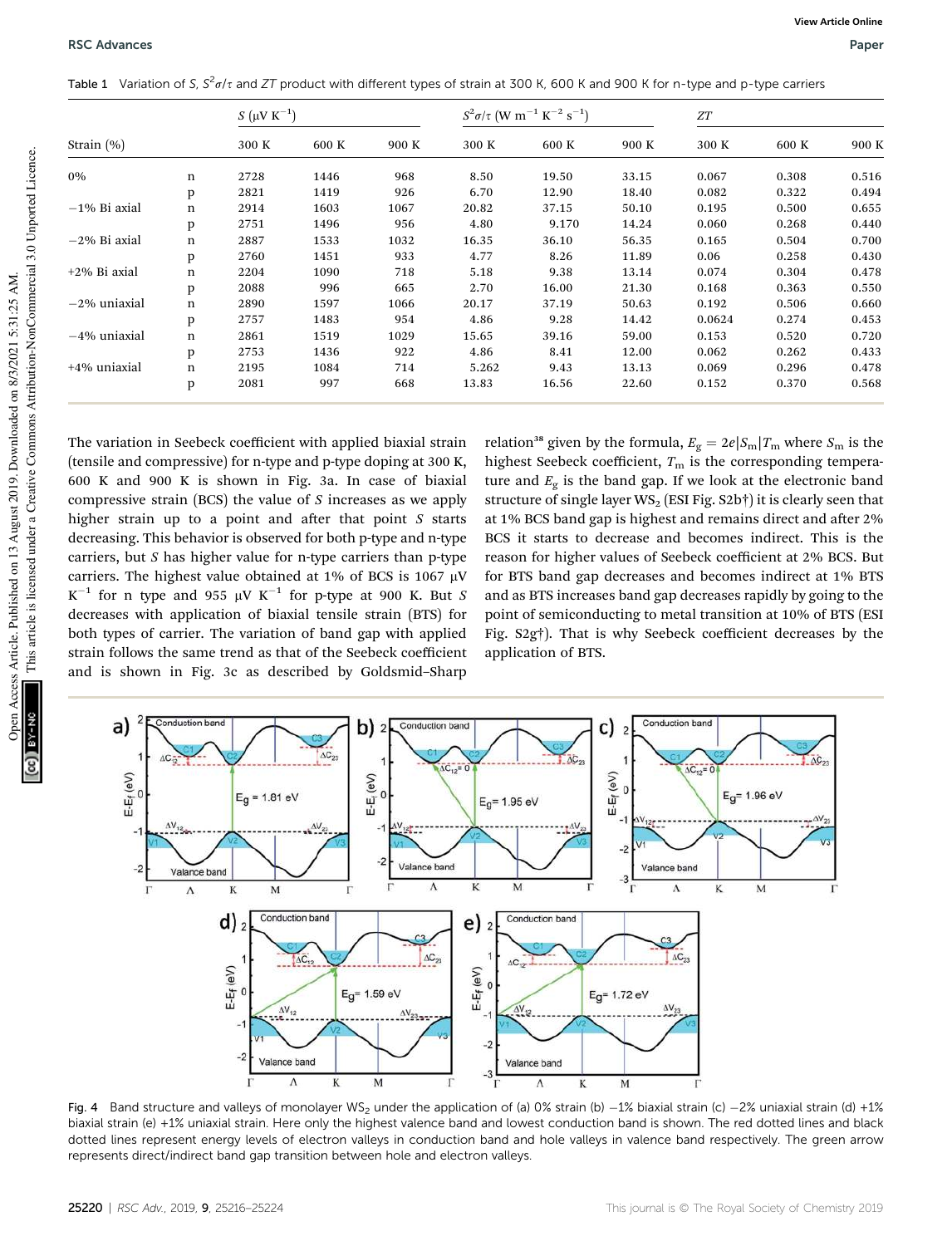

Fig. 5 Schematic representation of valley degeneracy in strained WS<sub>2</sub>. (a) Represents the E-k curve of an unstrained WS<sub>2</sub> monolayer. (b) The same dispersion curve under compressive biaxial or uniaxial strain. (c and d) The dispersion curve under the application of tensile strain which can be either uniaxial or biaxial in nature. In figure (b) and (d) one can clearly see double valleys in the conduction band and valence band respectively.

The power factor  $S^2 \sigma/\tau$  (PF) increases significantly by applying BCS for n-type carriers and highest PF is found at 2% compressive strain with a value of 56.35  $\times$   $10^{10}$  W m $^{-1}$  K $^{-2}$  s $^{-1}$ which is more than 50% higher than that of without strain at 900 K as shown in Fig. 3b. However, by applying BCS the PF decreases up to 2% of BCS and then remains constant afterwards for p-type carriers.

An opposite trend was observed with application of BTS. In this case PF decreases rapidly with increasing tensile strain up to 2% and then becomes constant with a very lower value than that without strain for n-type carriers which suggest that application of BTS is not favorable for n-type doping. But thermoelectric PF increases for p-type carriers with the application of BTS. The highest PF is found to be 23.8  $\times$  10<sup>10</sup> W m<sup>-1</sup>  $K^{-2}$  s<sup>-1</sup> which is 29% higher than that of without strain for p-

Table 2 Calculated deformation potential  $(E_{dp})$ , stretching modulus  $(C_{2D})$ , effective mass (m<sup>\*</sup>), relaxation time ( $\tau$ ) and mobility ( $\mu^{2D}$ ) of electron and hole in monolayer WS<sub>2</sub>

|                |         |                     | $E_{\rm dp}$ (eV) $C_{\rm 2D}$ (N m <sup>-1</sup> ) $m^*$ $\tau$ (fs) $\mu^{\rm 2D}$ (cm <sup>2</sup> V <sup>-1</sup> s <sup>-1</sup> ) |
|----------------|---------|---------------------|-----------------------------------------------------------------------------------------------------------------------------------------|
| Electron 14.00 | 164.097 | 0.3500 19.40 97.33  |                                                                                                                                         |
| Hole 6.582     | 164.097 | 0.5125 59.92 205.36 |                                                                                                                                         |



Fig. 6 Band decomposed charge density plot of WS<sub>2</sub>. (a) The VBM at  $\Gamma$  point (b) the VBM at  $K$  point (c) the CBM at  $K$  point (d) the CBM at  $\Lambda$  point.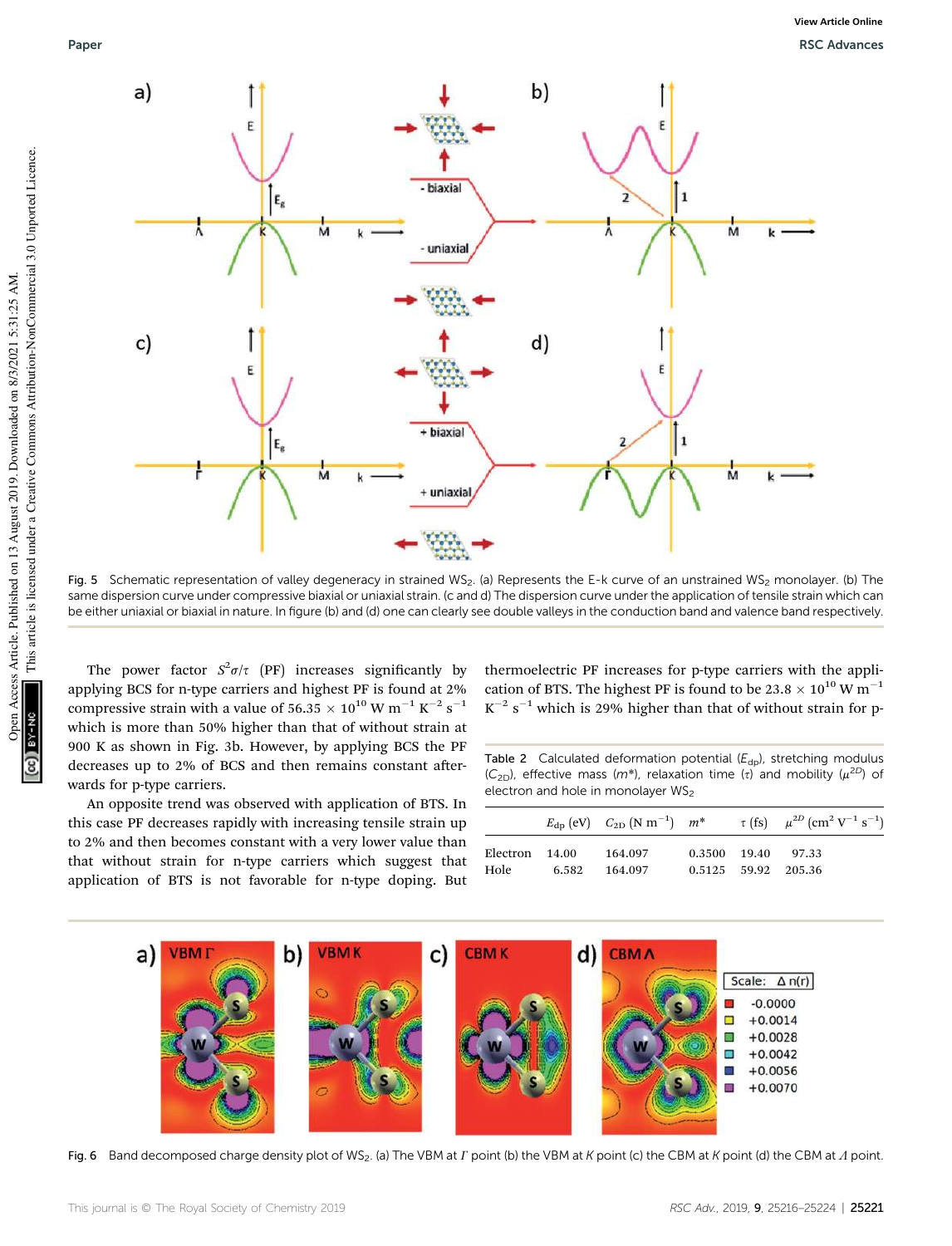

Fig. 7 The variation of (a) total energy with applied strain and (b) shift in the VBM and CBM with applied strain to determine deformation potential and variation in (c) effective mass and (d) carrier mobility as a function of biaxial strain at room temperature

type carriers at 3% of BTS and at 900 K. So, at 900 K PF is highest by applying 2% of BCS for n-type carriers but for p-type carriers PF has a maximum value by applying 3% of BTS though the maximum PF for n-type is much higher than that of the p-type. From this analysis it is clear that BCS is most favorable for ntype doping whereas BTS is suitable for p-type doping.

The effect of uniaxial strain was also studied in the same system and it is found that the application of UCS affects more for n-type doping and UTS for p-type doping although the highest power factor at 4% of UCS for n-type is very much higher than that of p-type carriers. The detail study can be found in the ESI (SI3).†

The *ZT* product study also suggests that both UCS and BCS affect the *ZT* product positively and detail of which can be found in the ESI Fig. S8.† We have found highest *ZT* product of the value of 0.72 at 4% uniaxial compressive strain. All the parameters studied for  $WS_2$  have been included in Table 1.

### Electronic band structure and valley degeneracy

The electronic band structure of unstrained monolayer  $WS_2$  is shown in Fig. 4a. To plot the band structure we choose the *k* path as  $F$ –*K*– $M$ – $\Gamma$  as previous calculation.<sup>39</sup> Our calculation shows that the highest valence band has two hole valleys at  $\Gamma$  point ( $V_1$  and  $V_3$ ) and one at  $K$  point  $(V_2)$  which are almost degenerate and the energy difference between the hole valleys,  $\Delta V_{12}$  and  $\Delta V_{23}$  are almost zero. In the conduction band three electron valleys at  $K$  point  $(C_2)$ , at a point in between  $\Gamma$  and  $K$  point (let say  $\Lambda$  point) ( $C_1$ ) and at the point in between  $\Gamma$  and  $M$  ( $C_3$ ) and they don't show valley degeneracy as the energy difference of  $\Delta C_{12} = 0.2045$  eV and  $\Delta C_{23} =$ 0.46 eV are seen in Fig. 4a. The conduction band minima  $(C_2)$  and valence band maxima  $(V_2)$  both lie on same  $K$  points and a direct band gap of 1.81 eV has been observed in unstrained monolayers WS2. When we apply 1% biaxial compressive strain electron valleys at *K* point  $(C_2)$  and  $\Lambda$  point  $(C_1)$  become degenerate as difference between these two valleys vanishes ( $\Delta C_{12} = 0$  eV) and  $\Delta C_{23}$  reduces hence the conduction band shows valley degeneracy as shown in Fig. 4b. Now both direct  $(K-K)$  and indirect  $(K-A)$  transition can take place and both the electron valleys  $C_1$  and  $C_2$  contribute to the transport. This is why thermoelectric properties enhanced initially for n-type carries under the application of compressive strain. At the same time the hole valley at K point  $(V_2)$  remains same but hole valleys at  $\Gamma$  point ( $V_1$  and  $V_2$ ) go downward and hole valley degeneracy in valence band is broken hence with the application of compressive strain thermoelectric performance of monolayer  $WS_2$ for p-type carries decreases. As we increase biaxial compressive strain the valley degeneracy in conduction band as well as valence band are broken after 2% compressive strain and the thermoelectric performances decrease (ESI Fig. S5a†). In the case of uniaxial compressive strain, the electron valley degeneracy occurs at 2% strain with a direct or indirect band gap of 1.96 eV and at this point hole valley degeneracy is broken as shown in Fig. 4c. Electron valley degeneracy disappeared slowly at higher strain and after 4% uniaxial strain degeneracy breaks (ESI Fig. S5b†).

As we apply 1% tensile strain (both biaxial and uniaxial) the hole valleys  $V_1$ ,  $V_2$ , and  $V_3$  in valence band are nearly degenerate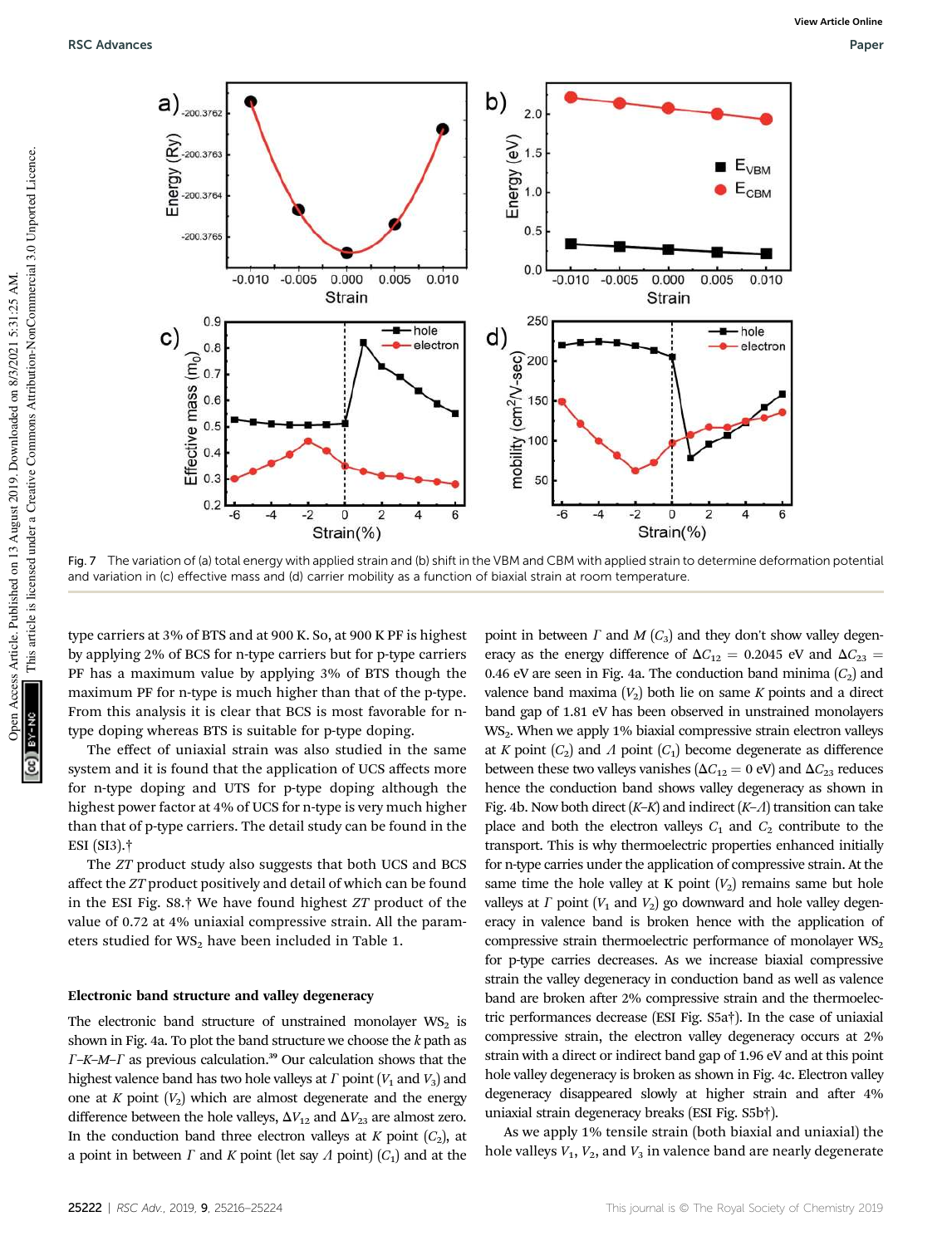but the difference between conduction band valleys  $C_1$ ,  $C_2$  and *C*<sup>3</sup> increases as shown in Fig. 4d and e. As CBM lies at *K* point an indirect  $(\Gamma - K)$  or direct transition  $(K - K)$  with a band gap of 1.59 eV and 1.72 eV for biaxial and uniaxial tensile strain respectively, can take place and both hole valleys at  $\Gamma$  point ( $V_1$ and  $V_3$ ) and *K* point  $(V_2)$  can take part in transport. This is the reason for thermoelectric power factor for the p-type doping initially increases with the application of tensile strain whereas thermoelectric properties for n-type doping decreases by tensile strain. Further enhancement of tensile strain results breaking of hole valley degeneracy very slowly (ESI Fig. S5c and d†) and the thermoelectric performances for p-type carriers also vary very slowly.

In general, the valley degeneracy in 2D materials is a phenomenon which was observed under the application of strain. The strain can be compressive or tensile in nature and can be applied in one direction or in both the directions. As shown in the schematic diagram of Fig. 5a and c, the VBM and the CBM are aligned for the unstrained  $WS_2$  and hence has a direct band gap but when a compressive strain is applied on it the transition from the valence band to the conduction band can follow multiple channels crossed as shown by paths 1 and 2 in Fig. 5b. Thus increasing the n-type carriers in the conduction band. Similarly, by the application of tensile strain the number of valleys having same energy in the valence band increases as shown in Fig. 5d, thus the number of p-type carriers in the valence band increases. So, the compressive strain and the tensile strain act in such a way that in one case it increases the number of carriers in the conduction band and in other case it increases the number of carriers in the valence band due to the valley degeneracy but limited to a lower percentage of strain. At higher strain (>4%) both the electron and hole valley degeneracy are broken because the threshold beyond which the material can't come back to the original unstrained state is crossed and as a result the thermoelectric properties decrease.

The reason for the valley degeneracy can be easily visualized from the band decomposed charge density plot shown in Fig. 6. The valence band at  $\Gamma$  point is mainly dominated by  $d_{z}$  orbital of W atom and  $p_z$  orbital of *S* atom whereas valence band at *K* point is contributed mainly by two degenerate states *i.e*. W atom's  $d_{x^2-y^2}$  and d*xy* orbitals and there is negligible contribution of S atoms at this point which is clearly seen in Fig. 6a and b. Similarly, the conduction band at *K* point is mainly dominated by W atom's  $\mathrm{d}_{x^2-y^2}$  and  $\mathrm{d}_{xy}$ orbitals and there is very little contribution from S atoms at this point but the conduction band at  $\Lambda$  point (in between  $\Gamma$  and  $K$ points) has contribution from both W and S atoms as shown in Fig. 6c and d. So, when strain is applied the bands at *K* point remain relatively unchanged as bands at *K* point are mainly dominated by W atom which is sandwiched between two outer S atoms plane hence less sensitive to strain but the strain affects more on the two outer S atoms plane hence the VBM at  $\Gamma$  point and CBM at  $\Lambda$  point are more sensitive to applied strain and undergo valley degeneracy.

#### Carrier's mobility and relaxation time

The phonon limited hole and electron mobility have been calculated using the values of effective mass and deformation potential theory.<sup>40</sup> According to this theory charge carrier mobility of 2D materials can be calculated by using the relation

$$
\mu^{\rm 2D} = \frac{2e\hbar^3 C_{\rm 2D}}{3K_{\rm B}T|m^*|^2 E_{\rm dp}^2}
$$
(10)

From this value of mobility, the relaxation time  $(\tau)$  can be determined as  $\tau = m^* \mu / e$  where  $C_{2D}$  and  $E_{dp}$  are stretching modulus and deformation potential respectively and  $m^* = \hbar^2 [\partial^2 E / \partial k^2]^{-1}$  is the effective mass of the carriers.<sup>41</sup> In 2D system  $C_{2D}$  can be determined by  $C_{2D} = \left[\frac{\partial^2 E}{\partial \delta^2}\right] / S_0$  where *E*,  $\delta$  and  $S_0$  are total energy, amount of strain and optimized area respectively. The deformation potential  $(E<sub>dp</sub>)$  can be determined for the hole and electron by denoting the shift in VBM and CBM with respect to applied strain respectively. All the calculated parameters are summarized in Table 2. and the values are in good agreement with previous calculation for monolayer  $MOS<sub>2</sub>$ .<sup>21</sup>

The variation of effective mass and carrier mobility with application of biaxial strain is shown in Fig. 7c and d. The effective mass and mobility do not vary much for hole as compared to that of electron with applied compressive strain but for electron there is significant change implies that compressive strain is more effective for n-type carriers. There is a sharp fluctuation at 2% compressive strain for electron because of the shifting of CBM from high symmetry *K* point to a point in between  $\Gamma$  and  $K$  point resulting a direct to indirect band gap transition at this point. As tensile strain is applied the effective mass and mobility does not vary signicantly for electron but significant changes are observed for hole indicates that tensile strain is more effective for p-type carriers. Here also a very sharp fluctuation is observed at 1% of tensile strain for hole due to the shifting of VBM from high symmetry  $K$  point to  $\Gamma$ point results a direct to indirect band gap transition at this point. So, these fluctuations are the indication of shifting of VBM and CBM resulting direct to indirect band gap transition. When the mobility of a nanoribbon of 2D materials is calculated, the values of mobility are different for zigzag and arm chair directions.42,43 So, we have also calculated the directional mobility of WS<sub>2</sub>, but as we have considered only the  $2 \times 2$  super cell for the calculation, the variation in the carrier mobility for electrons is not appreciable except in the biaxial strain where it has increased three times that of due to uniaxial strain.

## Conclusions

In conclusion, we have performed strain dependent studies of electronic and thermoelectric properties of monolayer  $WS_2$  by using DFT and Boltzmann transport theory. We have calculated thermoelectric properties as a function of chemical potential and carrier concentration and found that both the approaches give same output. The enhancement of the thermoelectric performances has been found with the application of compressive strain for n-type doping and that of tensile strain for p-type doping. Among all types of strains uniaxial compressive strain has been found to be most effective and highest thermoelectric PF and *ZT* product have been found to